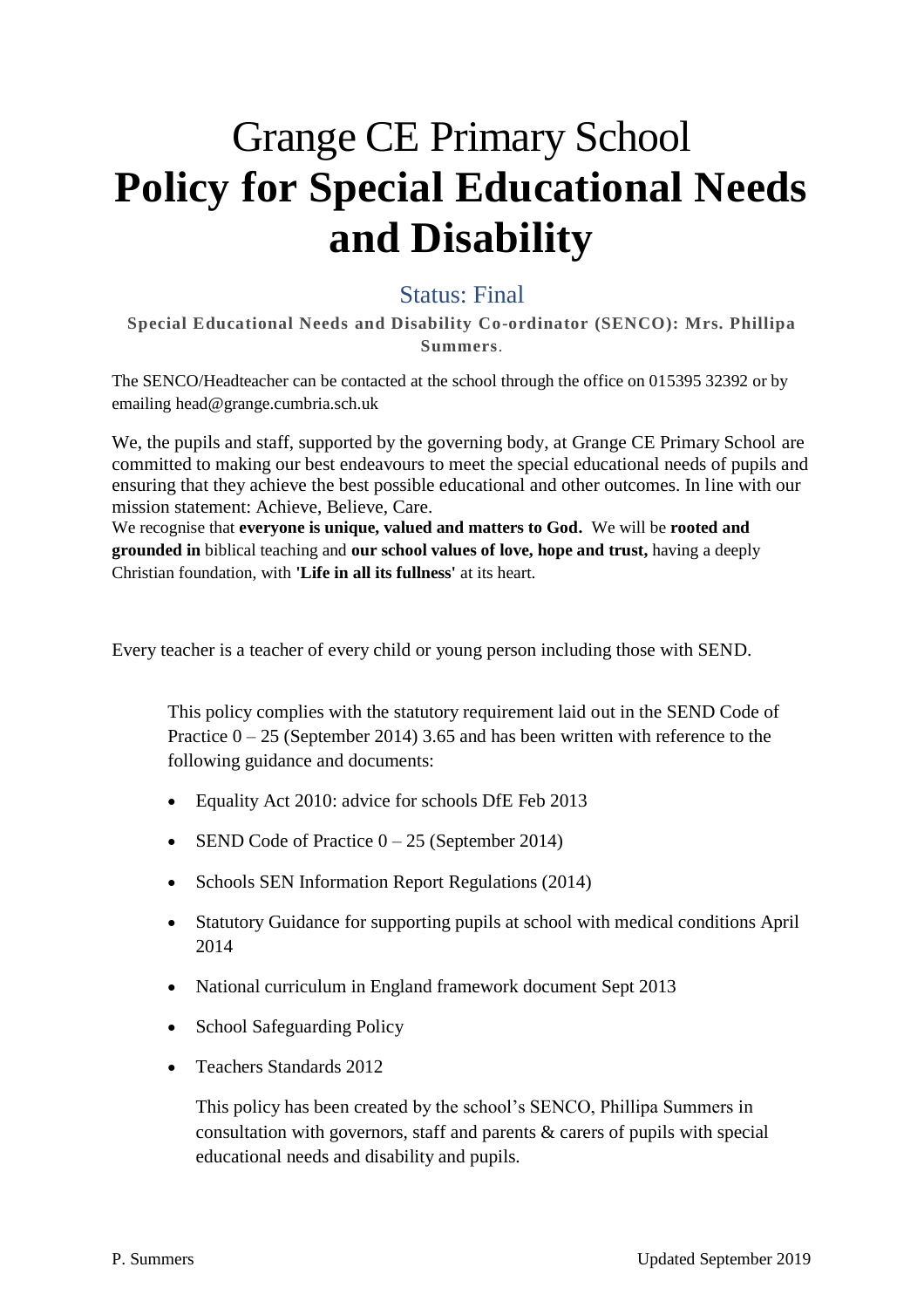# Aims

We value all the children in our school equally and we recognise the entitlement of each child to receive the best possible education. Within a caring and mutually supportive environment we aim to:

- Build upon the strengths and achievements of the child
- Create an environment in which all individuals are valued, have respect for one another and grow in self-esteem.
- Give equal access to all aspects of school life through academic, social and practical experiences. This will allow all children to experience success regardless of SEN, disability or any other factor that may affect their attainment. This is in so far as it is reasonably practical and compatible with the child receiving their special educational provision and the effective education of their fellow pupils.
- Ensure that effective channels of communication are sustained so that all persons including parents and carers are aware of the pupil's progress and Special Educational Provision (SEP) made for them.
- Assess and monitor children regularly so that those with SEND are identified as early as possible.
- Enable pupils with special educational needs and disabilities to make the greatest progress possible.
- Work towards developing and fostering expertise in using inclusive teaching and learning strategies.

# **Objectives**

In order to achieve our aims and to ensure that children with special educational needs achieve their full potential and make progress we will:

- Work within the guidance provided in the SEND Code of Practice 0-25 Years (2014).
- Ensure pupil participation and involvement in their learning, with increasing responsibility for their learning and behaviour as they move through the school.
- Engage children as active learners in recognising and understanding their own differences and those of other learners.
- Support children in understanding what provision is available and how their learning needs will be met.
- Ensure good parent and carer involvement in children's learning and development.
- Ensure that the school offers a broad, balanced and differentiated curriculum that is accessible to pupils with special educational needs and promotes high standards of attainment and achievement.
- Ensure that the learning needs of pupils with special educational needs are identified and assessed and monitored as early as possible; that outcomes of Special Educational Provision (SEP) are determined; and that their progress towards these outcomes is closely monitored.
- Ensure all teachers take responsibility for planning and meeting the learning needs of special educational needs pupils, and of deploying support staff effectively to meet children's learning needs.
- Ensure that the school liaises with special schools and outside agencies effectively to meet the needs of staff and pupils.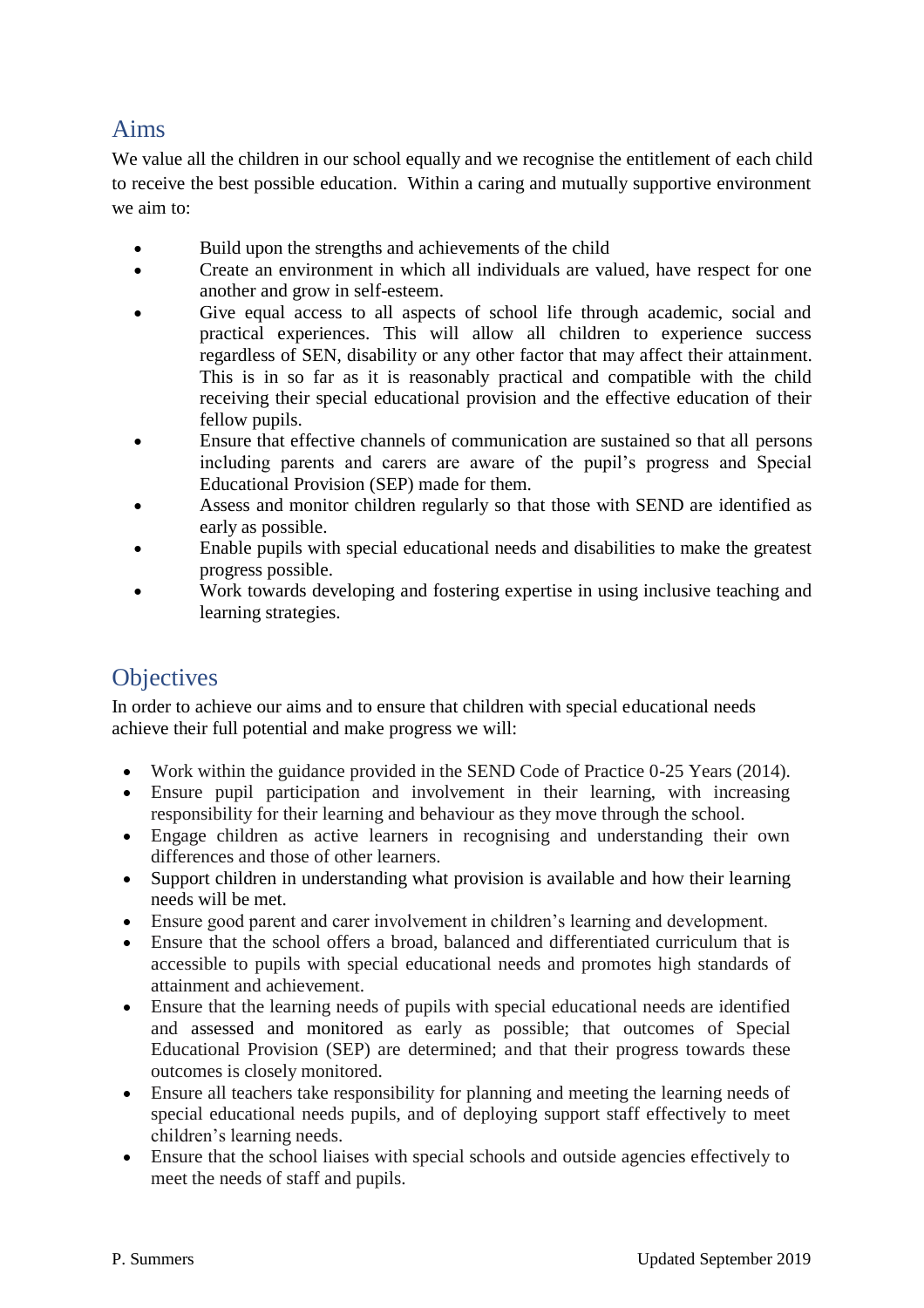# Broad Areas of Need

These four broad areas give an overview of the range of needs that may be planned for.

- Communication and interaction
- Cognition and learning
- Social, emotional and mental health difficulties
- Sensory and/or physical impairment.

The purpose of identification is to work out what action the school needs to take, not to fit a pupil into a category. We identify the needs of pupils by considering the needs of the whole child, which will include not just the special educational needs of the child or young person.

There are occasions when progress and attainment are affected by factors other than special educational needs. For example:

- Having a disability
- Attendance and punctuality
- Health and welfare
- Using English as an Additional Language (EAL)
- Being in receipt of Pupil Premium Grant
- Being a Child Looked After
- Being a child of a serviceman/woman

Where this is the case, appropriate provision will be made, but this does not automatically necessitate the child receiving Special Educational Provision (SEP).

# A Graduated Approach to SEN Support

The school is committed to early identification in order to meet the needs of children with SEN. Teachers are responsible and accountable for the progress and development of the pupils in their class, including where pupils access support from teaching assistants or specialist staff. Teachers' ongoing assessment will provide information about areas where a child is not progressing satisfactorily. These observations may be supported by formal assessments such as Baseline Assessment, end of term tests, SATs or the use of PIVATS. Teachers will then consult the SENCO to consider what else might be done – the child's learning characteristics; the learning environment, the task and the teaching style should always be considered. Progress for children will be achieved by focussing on classroom organisation, teaching materials, teaching style and differentiation. If subsequent intervention does not lead to adequate progress, then the teacher will consult the SENCO to review the strategies that have been used. This review may lead to the conclusion that the pupil requires help that is additional to or different from that which is normally available. This would constitute Special Educational Provision (SEP) and the child would be registered as receiving SEN Support. We seek to identify pupils making **less than expected progress** given their age and individual circumstances. This can be characterised by progress which:

- is significantly slower than that of their peers starting from the same baseline
- fails to match or better the child's previous rate of progress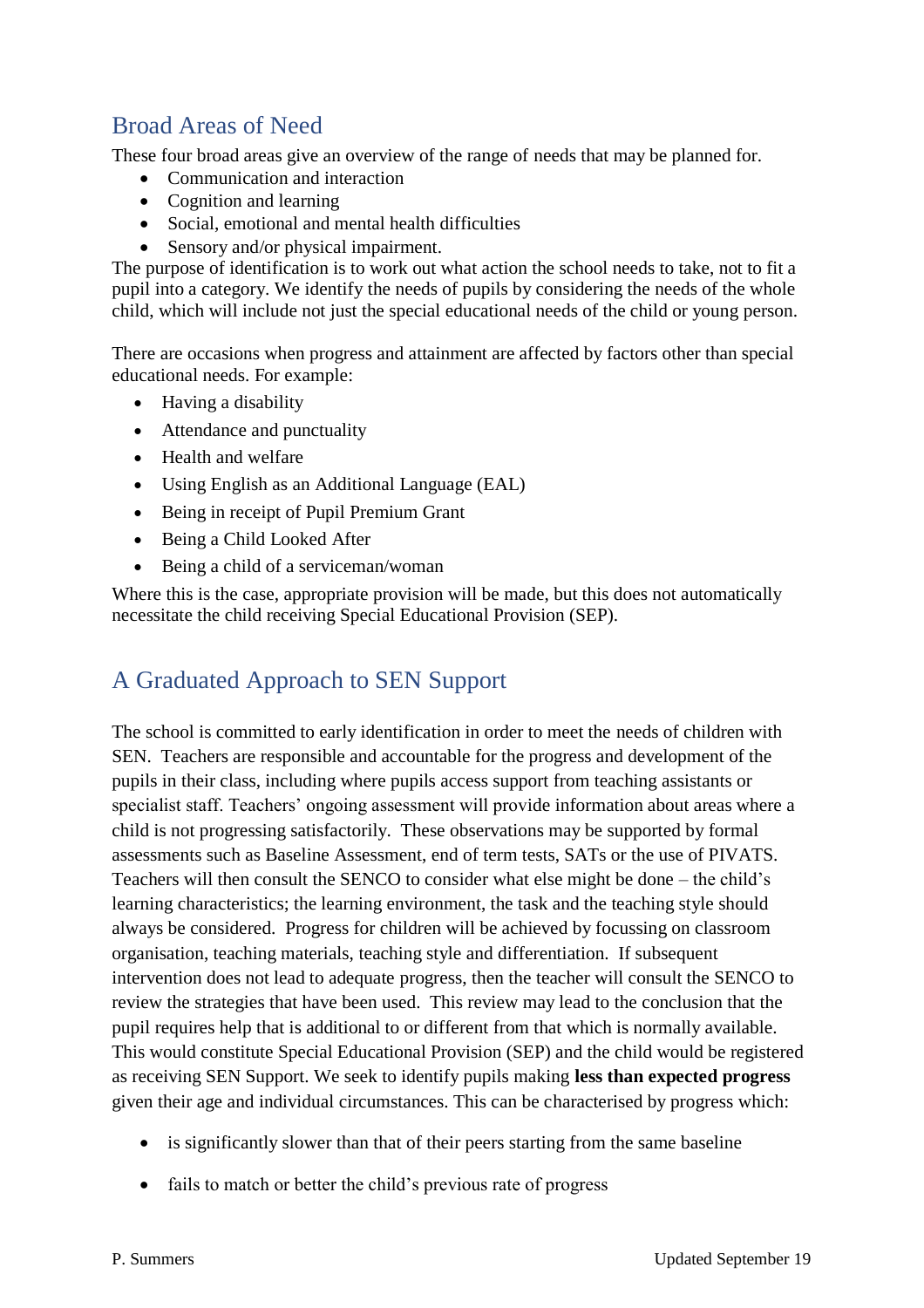- fails to close the attainment gap between the child and their peers
- widens the attainment gap
- fails to make progress with wider development or social and emotional needs
- fails to make progress in self-help, social and personal skills

The school will use the graduated approach as advised in the Code of Practice 0-25 Years – 'Assess, Plan, Do, Review'. This process is initiated, facilitated and overseen by the SENCO, whilst the class teacher is responsible for carrying out the process of assessing, planning, doing and reviewing. Where external agencies are involved, the SENCO will be responsible for liaising with those agencies. The SENCO will also provide advice and guidance throughout the process, and may carry out or initiate the carrying out of some additional assessment. The SENCO will keep updated all records of individual provision and will maintain a school provision map. The impact of that provision will be monitored by the SENCO. The class teacher will maintain the personalised plans and class provision maps and keep them updated.

**ASSESS** - The teacher and SENCO will consider all of the information gathered from within the school about the pupil's progress, alongside national data and expectations of progress. This will include formative assessment, using effective tools and early assessment materials. From this, we identify the child's current attainment, achievements and learning profile. This may involve taking advice from the SENCO, external specialists and may include the use of diagnostic and other assessments to determine the exact areas of need and strategies recommended. Where external specialists are involved directly with the pupil, parental consent will be sought first. Information may also be gathered using person-centred tools to discover what is important to the pupil and how best we can support them.

**PLAN** – Pupils and parents will be involved in the planning process as much as possible. Person-centred tools may be employed to facilitate this. This means that the pupil and their parents/ carers are supported in the planning process to arrive at goals and plans that make them key players in the learning process. This will be used to ascertain aspirations and outcomes for the child in the short and longer term. Parents and pupils will take away a copy of the plans for the term, which will include the expected outcomes, actions and strategies and provision to be used. A review date will also be set.

**DO**- The strategies and interventions agreed in the plan will be implemented and progress monitored using the school's usual assessment systems, plus specific tracking of progress through any interventions. Progress may be measured through assessment scores and/or through qualitative observations.

**REVIEW**- The progress of the pupil will be reviewed at the end of the specified period of intervention. This review will form the basis of further assessment and planning. Meetings with pupils and parents happen at least termly.

The school's Local Offer can be found on the school website www.grange.cumbria.sch.uk. This indicates the type of provision the school currently offers to pupils with SEN and disability. It is reviewed annually by the Headteacher/SENCO and the Governing Body. The level and type of provision decided on for individual pupils is that which is required to meet the planned outcomes. The SENCO records the cost of provision made.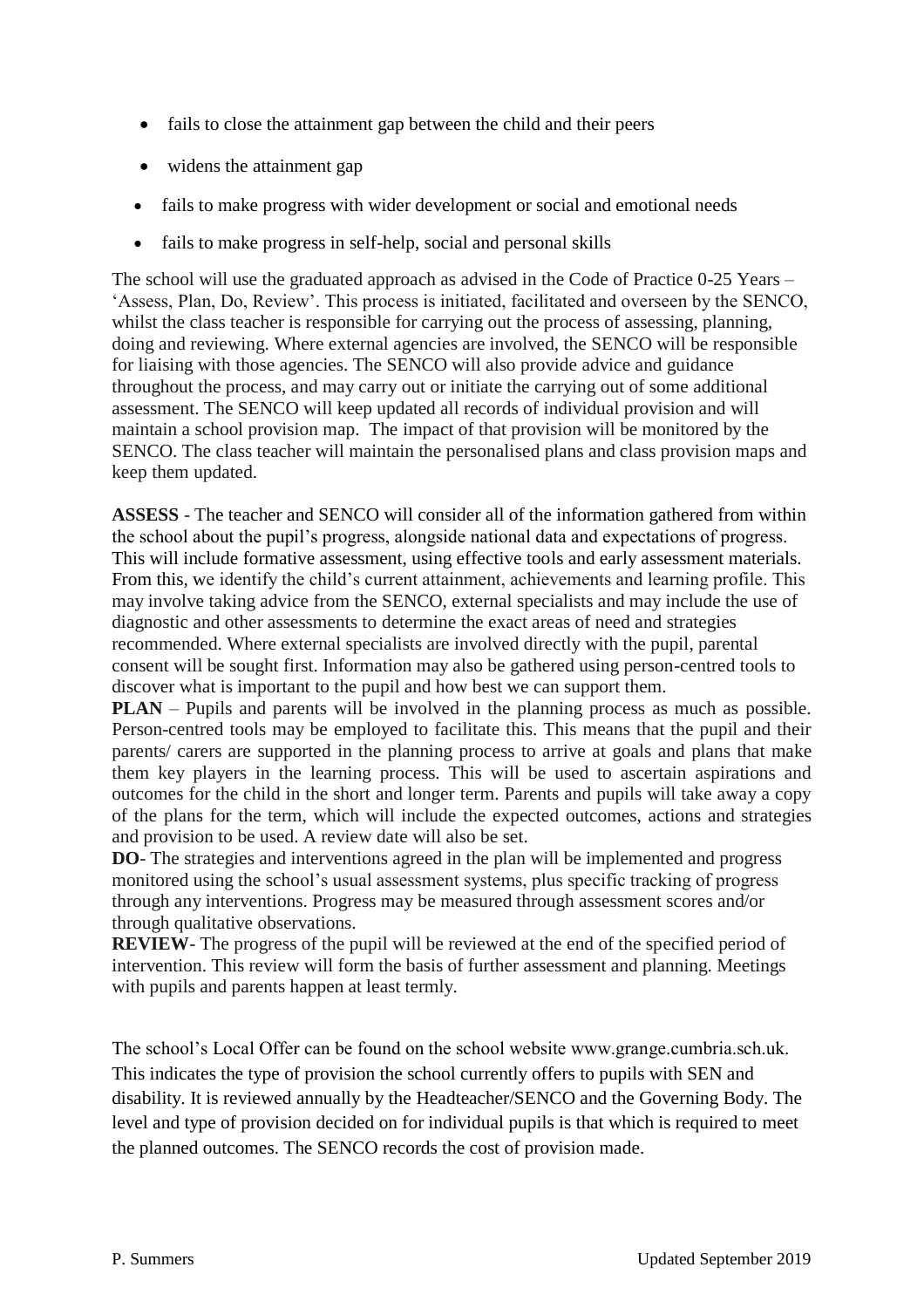# Statutory Assessment of SEN

If the school is unable to meet with all of the agreed provision from its existing resources, finance and staffing expertise; and the outcomes for the child are not improving despite SEN Support, then the school may request a statutory assessment from the Local Authority, which may lead to an Education, Health and Care Plan.

The school will provide the evidence about the child's progress over time, documentation in relation to the child's SEN Support and any action taken to deal with their needs, including any resources or special arrangements in place.

This information may include:

- the child's personalised plans
- records of reviews with pupils and parents, and their outcomes
- Common Assessment Framework (if applicable)
- medical information where relevant
- National Curriculum attainment, and wider learning profile
- educational and other assessments, e.g. Educational Psychologist
- views of the parent and the child
- involvement of outside agencies

If the Local Authority (Cumbria LA) agrees to a Statutory Assessment, it must assess the education, health and care needs of that child. The LA must request advice and information on the child and the provision that must be put in place to meet those needs from:

- parents/ carers and/ or child
- $\bullet$  the school
- an educational psychologist
- health
- social care
- anyone else that parents/ carers request
- a specialist teacher, such as for the visually impaired or hearing impaired, if appropriate

From this information, it must then be decided whether or not to issue an Education, Health and Care Plan (EHCP). Further information can be found on the LA website www.cumbria.gov.uk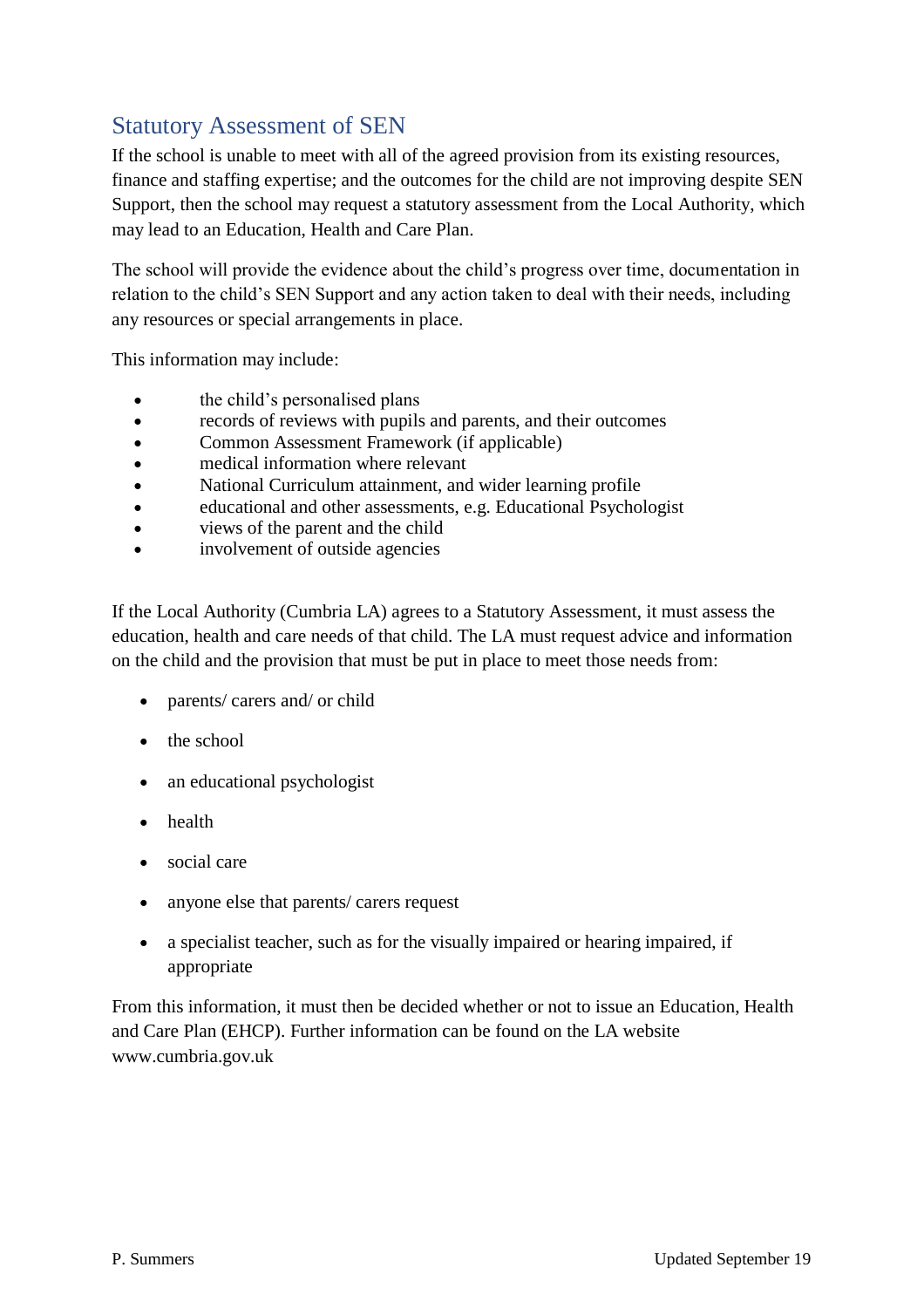# Annual Review of the EHC Plan

The LA has a three-year period in which to legally make the transition between existing Statements of SEN, and EHC Plans.

All EHC Plans must be reviewed at least annually. The SENCO initiates the process of relevant people to the meeting. This will include pupils, parents and others close to the child who pupils and parents would like to attend. Relevant professionals from within school and outside agencies will also be invited, as will a representative from the LA. The review will be person (child)-centred, looking at:

- progress on actions towards agreed outcomes
- what we appreciate and admire about the child
- what is important to the child now
- what is important to the child in the future
- how best to support the child
- questions to answer/ issues we are struggling with
- action plan

Any amendments to the EHC Plan will be recorded. The SENCO will record the outcomes of this meeting and the Head Teacher will ensure that it is sent to the LA.

# Criteria for exiting Special Educational Provision

A child may no longer require SEP, where they

- make progress significantly quicker than that of their peers
- close the attainment gap between them and their peers
- make significant progress with wider development or social and emotional needs, such that they no longer require provision that is additional to or different from their peers
- make progress in self-help, social and personal skills, such that they no longer require provision that is additional to or different from their peers

This would be determined at the review stage.

### Supporting pupils and families

Cumbria's Local Offer can be found at http:www.cumbria.gov.uk

The school is committed to working closely with parents and carers. Parents/Carers meet regularly with school staff and concerns and successes are shared. Parents/Carers are made aware of Cumbria SEND Information, Advice and Support Service (Cumbria SEND IAS Service) and supported to engage with external agencies.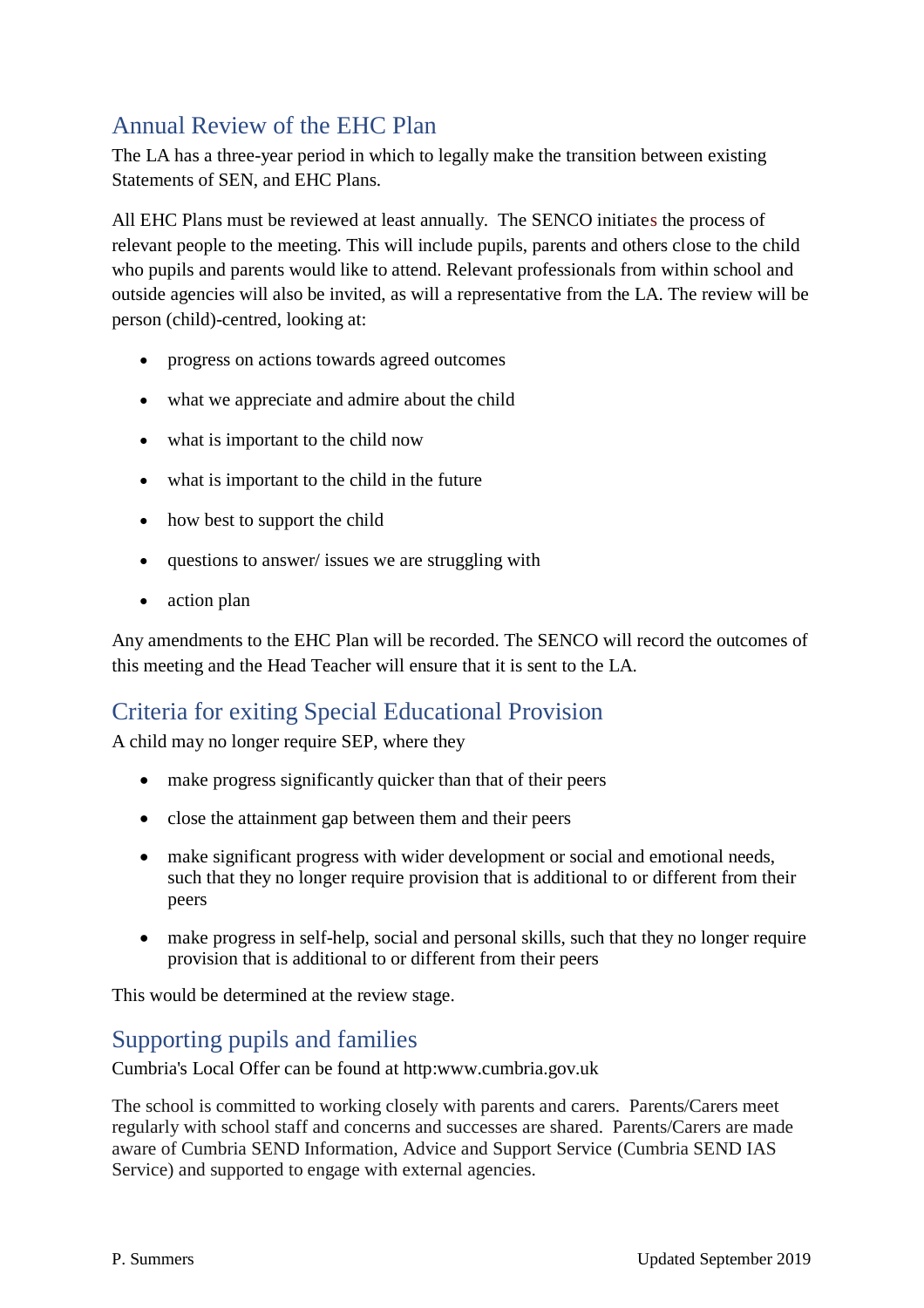Parents will be involved at every stage of their child's progress, through liaison with the class teacher and later the SENCO. Parents are encouraged to be involved with target setting for personalised plans. Some home activities may be provided. Parents and pupils are invited to target setting meetings and to review progress. Parents of children with EHC Plans will also be invited to a yearly review, along with relevant support service personnel connected to the child, and the pupil themselves.

Medical issues are first discussed with the parents/carer. If support is required, the child may be referred for assessment through his/her GP or through the nhs services based locally.

The school buys in to a Family Support and a Pupil Counselling service through South Lakes Rural Partnership, this can also provide access to an Educational Welfare Officer who can offer advice. In addition, the LA has an Inclusion Service that supports pupils having difficulty accessing regular schooling due to SEND or other issues. If a teacher is concerned about the welfare of a child, they should consult the SENCO and/or

Headteacher as Child Protection Co-ordinator.

Depending on the special educational needs of the children different agencies may be involved e.g. occupational therapist, speech and language therapist, physiotherapist, psychiatrist, mental health service.

The School's Child Protection Co-ordinator is Mrs P. Summers. Mrs L Phillips is also a Child Protection Coordinator.

The position of the School's Child Protection Governor is currently Dr D Wheatcroft and Dr Pippa Eccles.

### Admissions

Pupils with special educational needs will be admitted to Grange CE Primary School in line with the LA schools' admissions policy. The school is aware of the statutory requirements of the Children and Families Act 2014 and will meet the Act's requirements. The school will use their induction meetings to work closely with parents to ascertain whether a child has been identified as having, or possibly having special educational needs. In the case of a pupil joining the school from another school, Grange CE Primary School will seek to ascertain from parents whether the child has special education needs and will access previous records as quickly as possible. If the school is alerted to the fact that a child may have a difficulty in learning they will make their best endeavours to collect all relevant information and plan a relevant differentiated curriculum. The Admissions policy is available on the Cumbria LA website.

When a pupil transfers to another school, transfer documents, including full records of their special educational needs, will be sent to the receiving school. On transfer to secondary school the Year 6 teacher will meet/contact the designated teacher of the receiving school to discuss SEN records and the needs of the individual pupils. An invitation will be issued for a representative of the receiving school to attend the transition review meeting held in Year 6.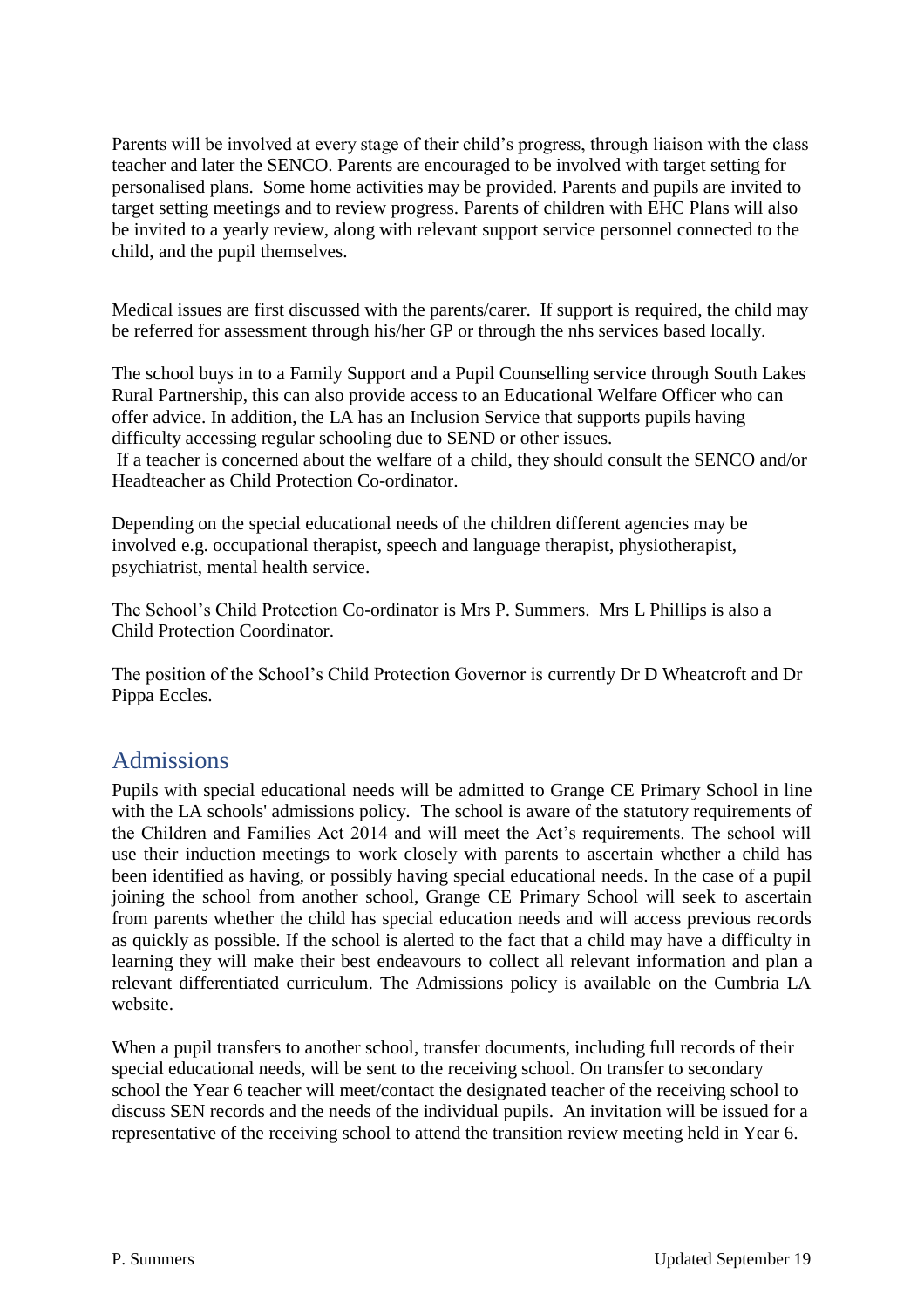# Medical Needs

The school recognises that pupils at school with medical conditions should be properly supported so that they have full access to education, including school trips and physical education. Some children with medical conditions may be disabled and where this is the case the school will comply with its duties under the Equality Act 2010.

Some may also have special educational needs (SEN) and may have an Education, Health and Care (EHC) plan which brings together health and social care needs, as well as their special educational provision and the SEND Code of Practice (2014) is followed.

The school's policy on medical needs can be found in the school office. Guidance for schools is published by the DFE at www.sendgateway.org.uk

# Monitoring and evaluation of SEND

The following will be used as indicators of the successful intervention on behalf of the SEN pupils:

| <b>Quantitative Judgements</b>                                                         | <b>Qualitative Judgements</b>                                     |
|----------------------------------------------------------------------------------------|-------------------------------------------------------------------|
| Movement up and down stages – and off Staff views (teacher, SENCO, TA)<br>the register |                                                                   |
| PIVATS profiles                                                                        | Parental views (noted at review<br>meetings or parents' meetings) |
| SATS' scores/levels                                                                    | Pupil views                                                       |
| <b>Tests completed</b>                                                                 | Outside agency views                                              |
| <b>IEP</b> targets met                                                                 | Pupils' books                                                     |
| Complaints                                                                             |                                                                   |

This policy will be reviewed annually by the SEND Governor and updated in the light of new developments. Progress on the annual targets will be reported to the full Governing Body and minutes of the meeting will be available to parents after they have been confirmed.

The SEND Governor may meet with representatives of parents/carers of pupils as part of this review process to evaluate the effectiveness of the policy and SEND procedures.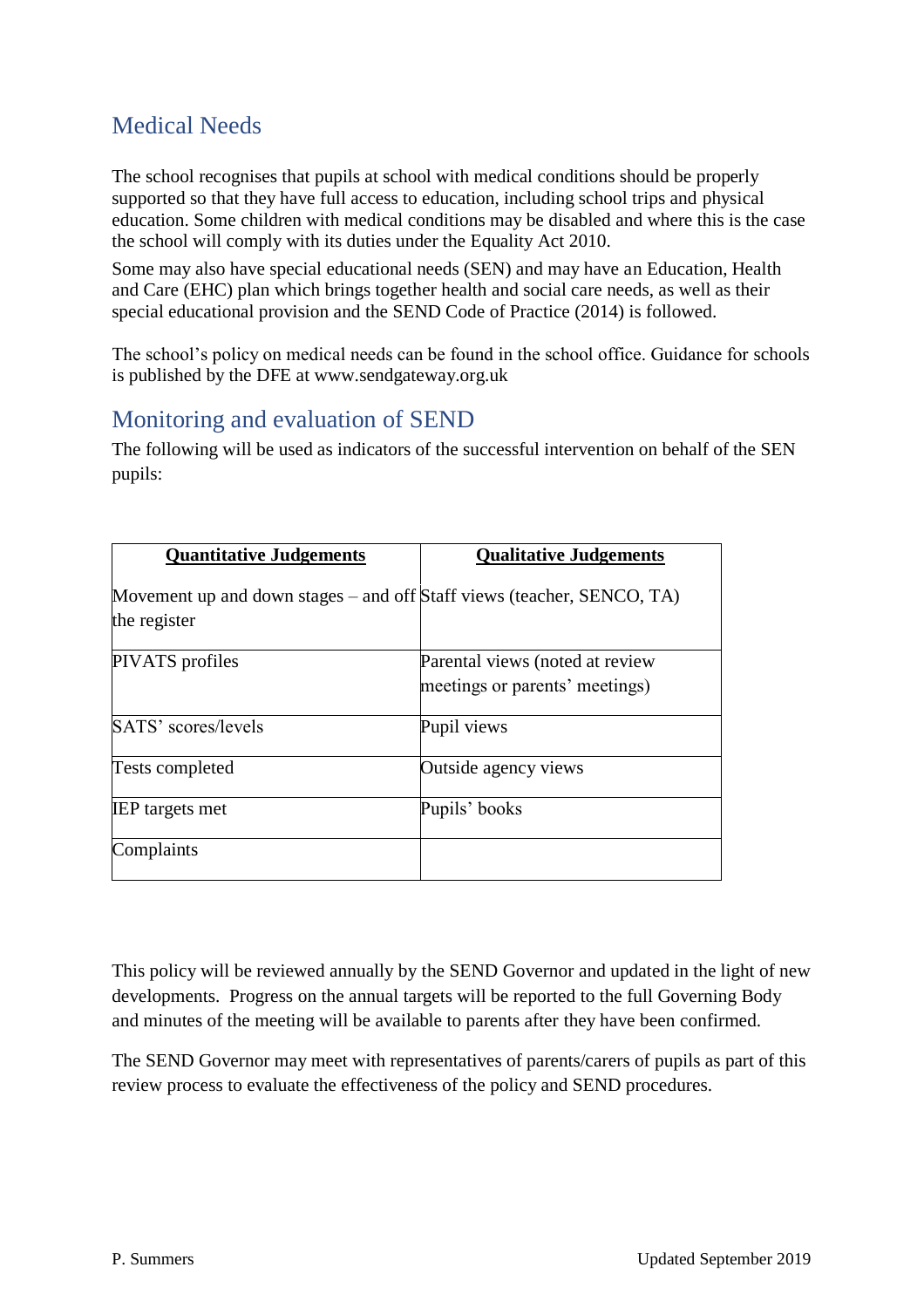# Training and resources

Governors will ensure that there is a suitably qualified SENCO who has the time necessary to undertake the role. Time is identified for staff to review pupil progress, discuss pupil curriculum needs and to transfer information between classes and phases. Teacher Assistant time is allocated to ensure pupils receive the individual support outlined in the individual plans and teachers are responsible for ensuring this takes place and is monitored.

The Governors ensure that time is allocated to allow for monitoring of provision and pupil progress.

Training for teachers and teacher assistants is provided both within school and through other professional development activities.

The school uses funding to provide external professional advice and support for individual pupils in line with their statements/EHCPs and in relation to needs.

The governors will ensure that they are kept fully abreast of their statutory responsibilities by attending training and receiving regular updates from the Headteacher/ SENCO.

The SENCO will keep abreast of current research and thinking on SEN matters. Where possible will attend local SEN network meetings.

The SENCO will be supported to enhance their knowledge, skills and abilities through courses or from the support of other professionals.

The SENCO will disseminate knowledge or skills gained through staff meetings, whole school INSET or consultation with individual members of staff.

External agencies may be invited to take part in INSET.

SEN training is included within INSET days and staff meetings to reflect the needs of the school and individual staff members.

Funding is deployed in the budget to meet the cost of:

- SENCO release time for the Headteacher and teachers where necessary
- increasing the number of classroom assistant hours to support the running of Government 'catch-up' initiatives and other support programmes
- providing one to one or small group teaching
- buying materials and resources

Money received for an EHCP is allocated according to the pupil's identified needs and the LA threshold document to ensure appropriate provision, which is mainly allocated to the provision of Teaching Assistant support.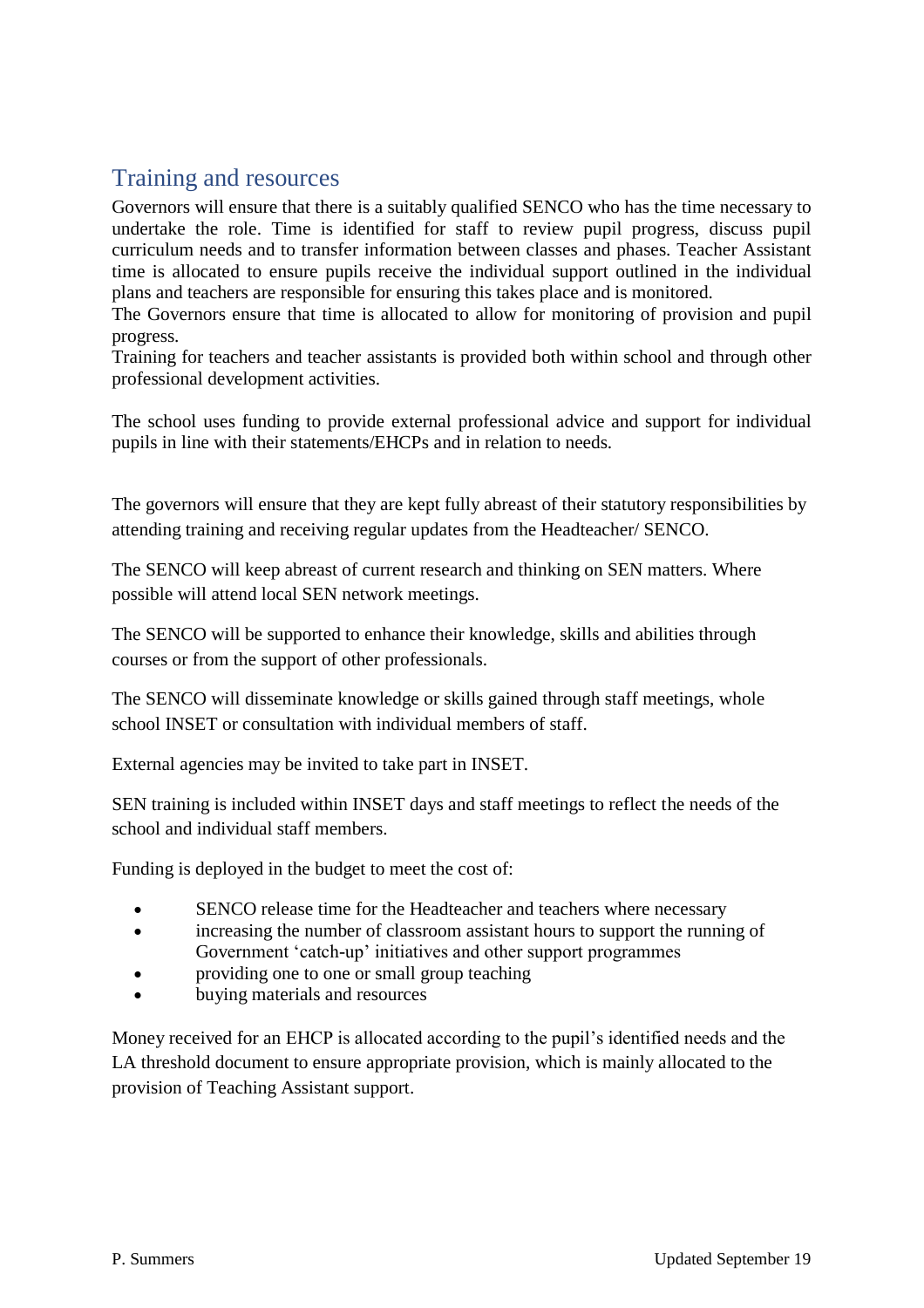# Roles and Responsibilities

#### The Governing Body

The SEND Governor, Mrs Gill Webster, has experience of working with children and young people with learning disabilities and is herself a SENCO. Mrs Webster will support the Governors to fulfil their statutory obligations by ensuring:

- the Curriculum Committee receives a report at every Curriculum meeting to update progress on SEN issues,
- the SEND policy is reviewed annually,
- the Local Offer is reviewed annually,
- the school prospectus explains how the school implements the special educational needs statutory requirements reflecting what the school has in place and actually provides for pupils with special educational needs.
- the school website is reviewed in accordance with these reviews to ensure that all information is up to date and accurate
- that pupil voice is key in developing a child-friendly version of the policy, to be reviewed in line with this policy.

#### The Headteacher

The Headteacher is currently the school's 'responsible person' and SENCO and manages the school's special educational needs work. The Headteacher will keep the Governing Body informed about the special educational needs provision made by the school. The Headteacher will work closely with the Special Needs Governor and Staff to ensure the effective day-to-day operation of the school's special educational needs policy. The Headteacher/SENCO will identify areas for development in special educational needs and contribute to the school's improvement plan.

#### The Special Educational Needs Co-ordinator (SENCO)

The SENCO is responsible for:

- co-ordinating SEN provision for children.
- liaising with and advising teachers
- maintaining the school's SEN list and overseeing the records of all pupils with special educational needs
- liaising with parents of children with special educational needs
- liaising with external agencies including the educational psychology service and other support agencies, medical and social services and voluntary bodies
- consultation with the class teacher to ensure that IPPs are written and that reviews take place.

#### Role of Class Teacher and Support Staff

Teachers are responsible and accountable for the progress and development of the pupils in their class, including where pupils access support from teaching assistants or specialist staff. Both the teaching staff and the support assistants have an integrated role in curriculum planning and in supporting the child's learning. They are fully involved in the identification,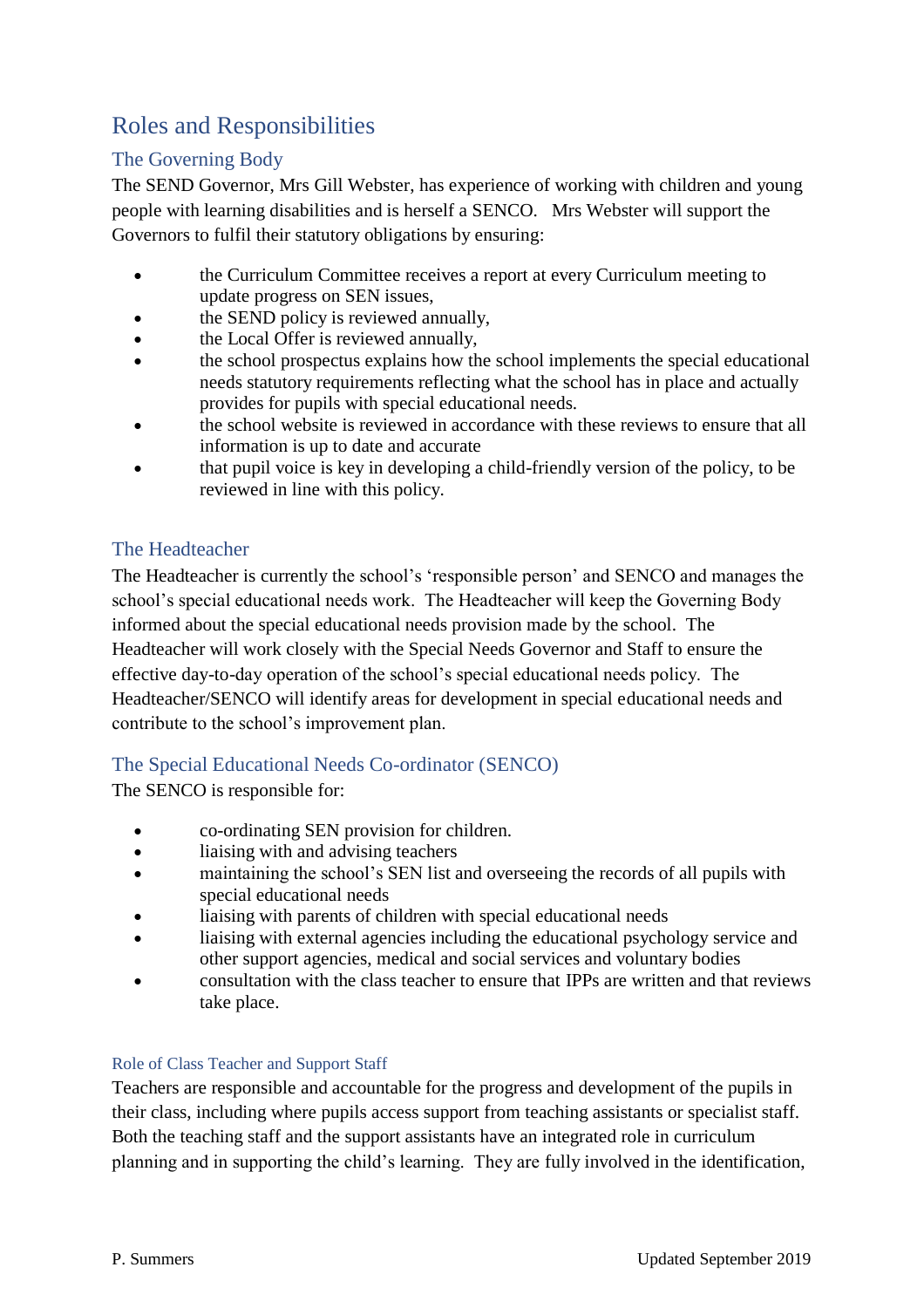curriculum differentiation and assessment of pupils with SEN. They work together with the SENCO to formulate and review IPPs and to maintain a class SEN file that is kept securely and confidentially in the classroom for reference by staff including supply staff as appropriate.

# Storing and managing information

The confidential nature of SEND information is fully recognized at Grange CE School. Hard copy files are stored in the Head Teacher's office and additional papers securely stored in the main office, whilst electronic files are stored with the Headteacher on the HT PC. Documents are stored until the pupil leaves the school, when they are transferred to the receiving school. Some copies of documents may be kept for a year to ensure that the next school has received them before they are destroyed. Class teachers maintain a file with SEN information relating to current pupils which is accessible to other teachers who are teaching the class.

# Reviewing the policy

This policy will be reviewed annually by SENCO/Head and other staff, governors and parents of children with SEND.

### Accessibility

The DDA, as amended by the SEN and Disability Act 2001, placed a duty on all schools and LAs to plan to increase over time the accessibility of schools for disabled pupils and to implement their plans. Grange CE School's accessibility plan and equality policy can both be found in the school office and website.

# **Complaints**

The complaint procedure for special educational needs mirrors the school's other complaints procedures. Should a parent or carer have a concern about the special provision made for their child they should in the first instance discuss this with the class teacher. If the matter is not resolved satisfactorily parents have recourse to the following:

- discuss the problem with the SENCO/Headteacher,
- the Headteacher may refer the matter to the Area Special Needs Officer. Parents are informed about Information Advice and Support Services http://www.iassnetwork.org.uk/ (formerly Parent Partnership) and how to make representations to the LA
- More serious on-going concerns should be presented in writing to the SEN Governor, who will inform the Chairman of the Governors, School Adviser, or the LA SEN Adviser as appropriate.